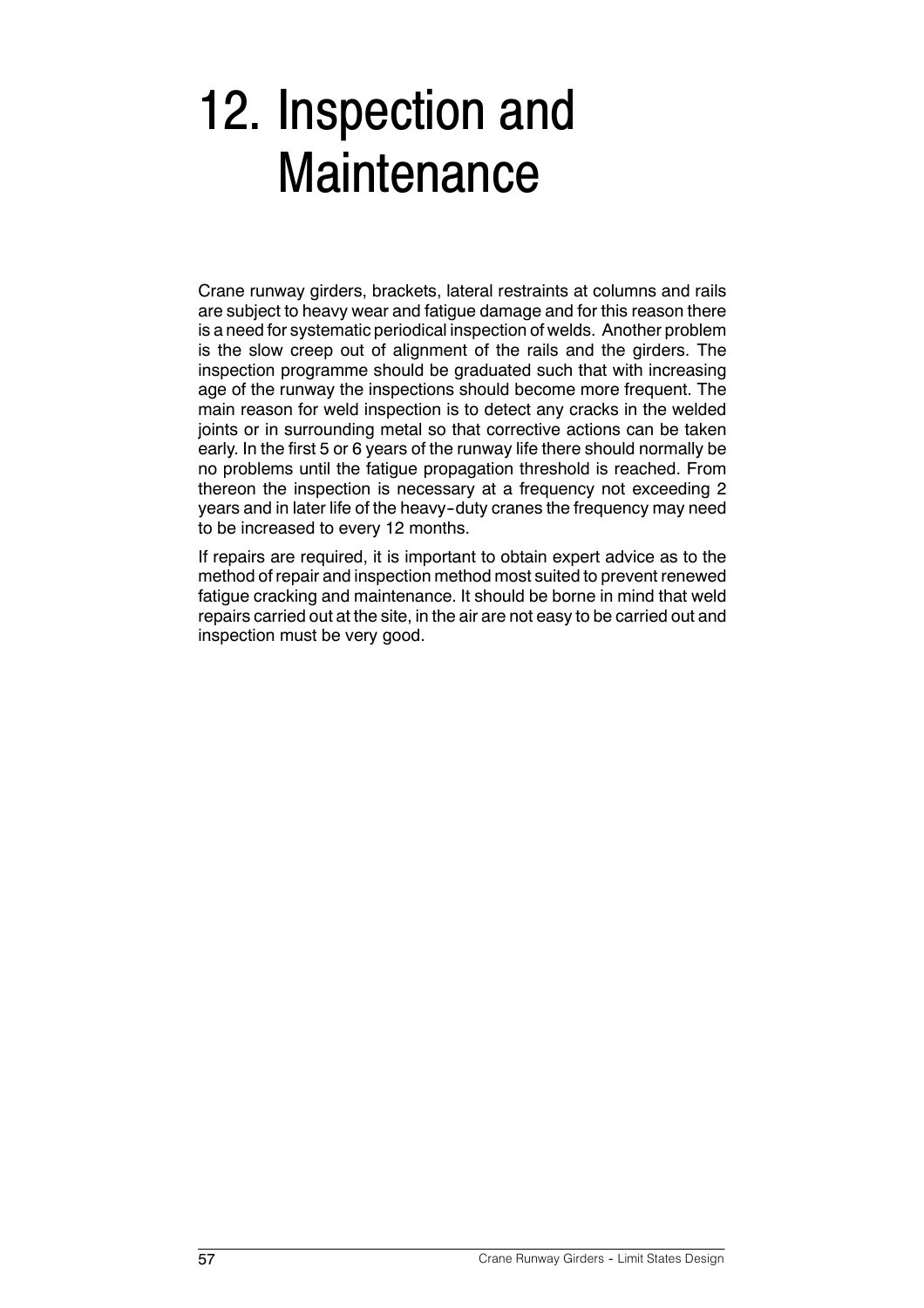

## **Crane Runway Girders** Limit States Design

Second Edition 2003





AUSTRALIAN STEEL INSTITUTE (ABN)/ACN (94) 000 973 839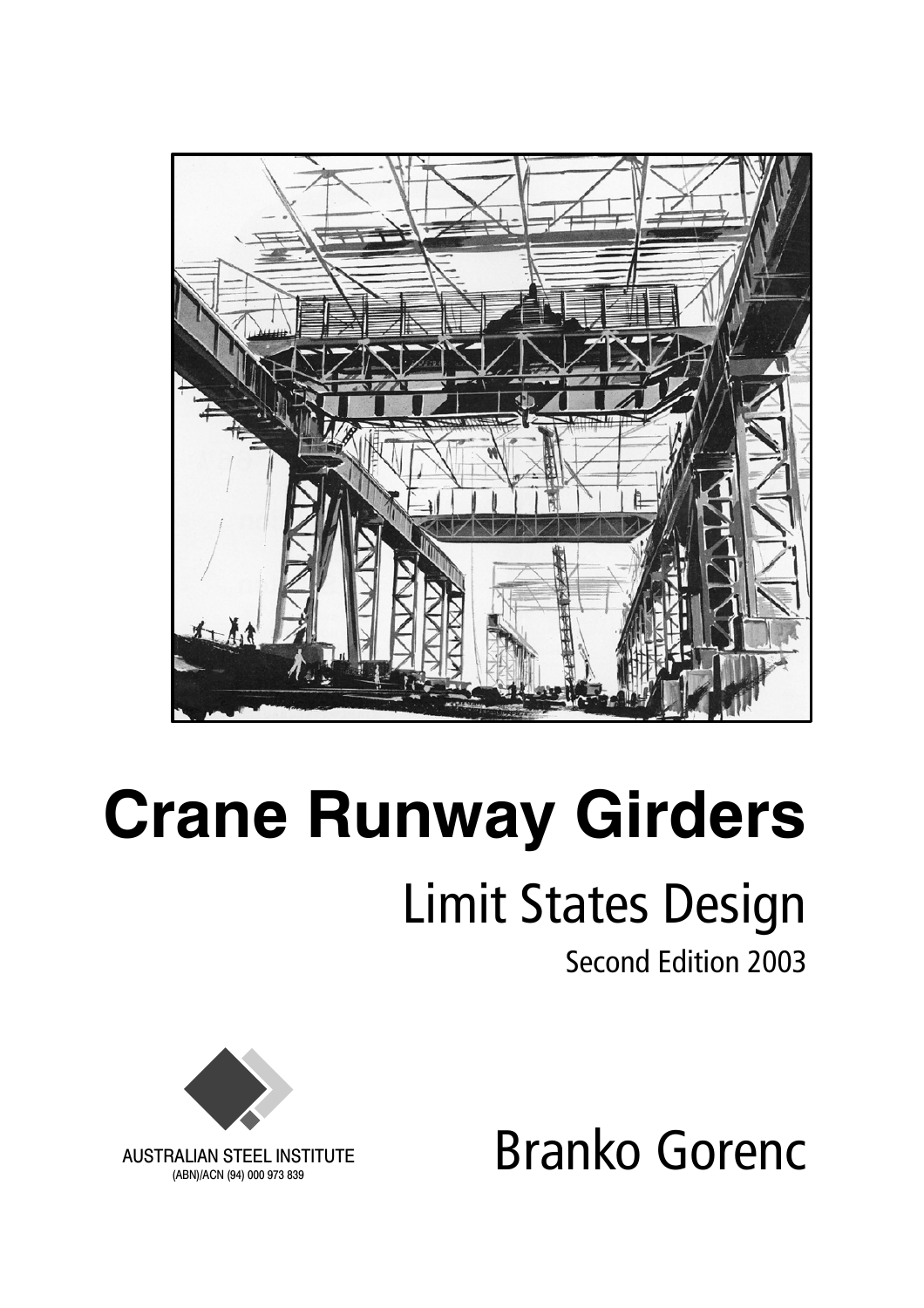## **Contents**

|                                                                                                                                                               | 1                                                              |
|---------------------------------------------------------------------------------------------------------------------------------------------------------------|----------------------------------------------------------------|
|                                                                                                                                                               | $\overline{2}$                                                 |
| Building columns and frames                                                                                                                                   | 3<br>5<br>$\overline{7}$<br>8                                  |
|                                                                                                                                                               | 9                                                              |
| Reason for crane classification<br>Utilisation Class - Global design<br>Structural Class v/s Group Class                                                      | 9<br>9<br>10<br>10<br>11<br>11                                 |
|                                                                                                                                                               | 12                                                             |
| Long travel acceleration forces<br>Wind on crane and hoisted load<br>Approximate load determination                                                           | 12<br>12<br>14<br>14<br>15<br>16<br>16<br>17                   |
|                                                                                                                                                               | 19                                                             |
|                                                                                                                                                               | 19<br>19<br>22<br>22                                           |
|                                                                                                                                                               | 24                                                             |
| Torsion Capacity by rigorous method<br>Lateral stability of the runway girder<br>Local load effects in the top flange region<br>Lateral restraints at columns | 24<br>25<br>25<br>26<br>26<br>27<br>27<br>33<br>34<br>35<br>36 |
|                                                                                                                                                               | Classification of Cranes and Runways                           |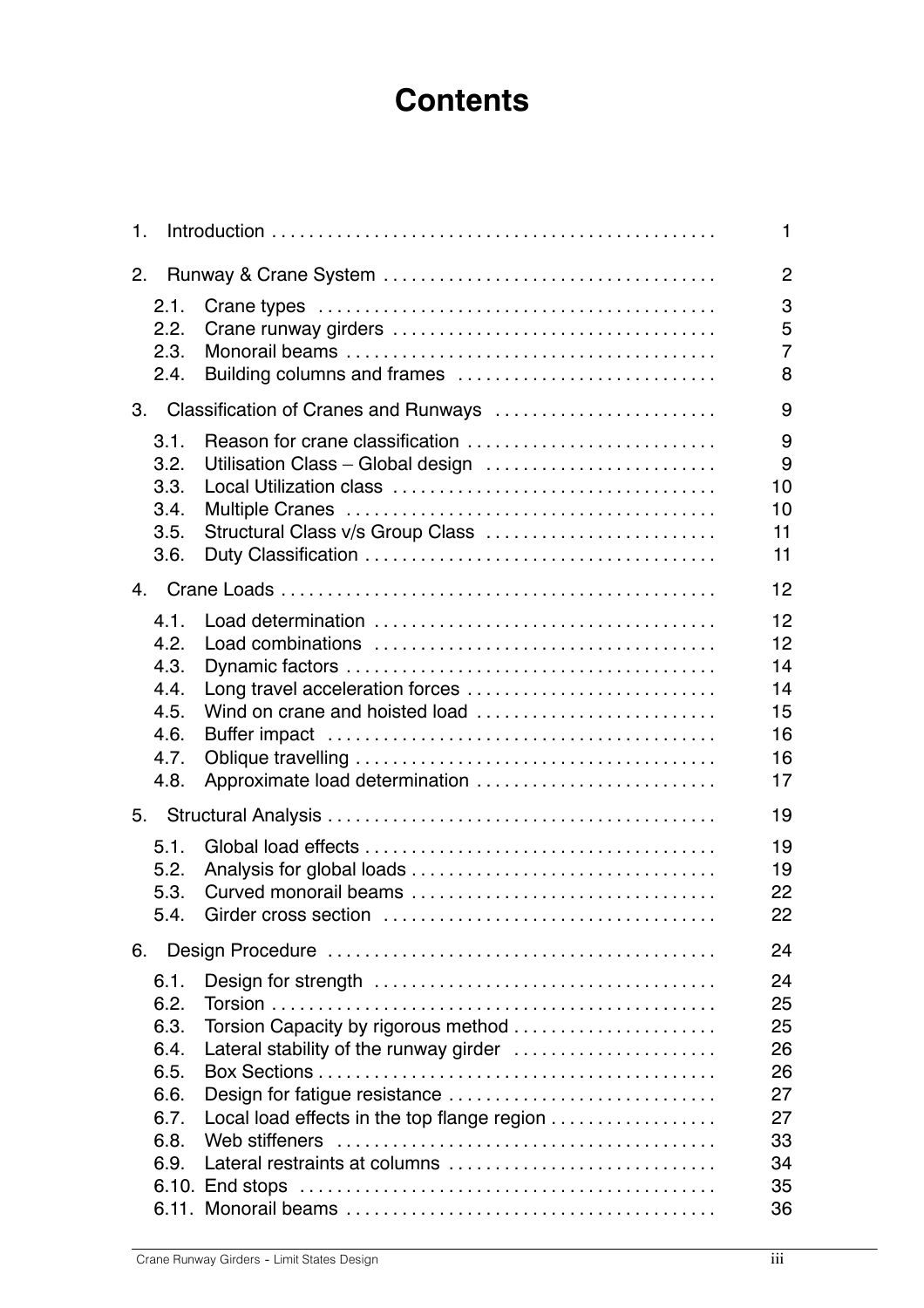|                                                        | 40       |  |
|--------------------------------------------------------|----------|--|
| 7.1.<br>7.2.                                           | 40<br>40 |  |
| 7.3.                                                   | 41       |  |
| Fatigue Verification by AS 4100<br>7.4.                | 42       |  |
| 8.                                                     | 43       |  |
| 9.                                                     | 45       |  |
| 9.1.                                                   | 45       |  |
| 9.2.                                                   | 45       |  |
| 9.3.                                                   | 45       |  |
| Splices in simply supported runways<br>9.4.            | 46       |  |
| Avoidance of lamellar tearing<br>9.5.                  | 46       |  |
| 9.6.                                                   | 47       |  |
| End bearing stiffeners and bearing details<br>9.7.     | 48       |  |
| Crane columns and corbels<br>9.8.                      | 50       |  |
| 9.9.                                                   | 51       |  |
|                                                        |          |  |
|                                                        | 52       |  |
| 10.1. Rail splices and expansion joints                | 52       |  |
|                                                        | 53       |  |
|                                                        | 54       |  |
|                                                        | 54       |  |
| 11. Materials, Fabrication, Workmanship and Tolerances | 55       |  |
|                                                        |          |  |
|                                                        | 55       |  |
|                                                        | 55       |  |
|                                                        | 56       |  |
|                                                        | 56       |  |
|                                                        | 57       |  |
|                                                        |          |  |
|                                                        | 58       |  |
|                                                        |          |  |
|                                                        | 67       |  |
|                                                        |          |  |